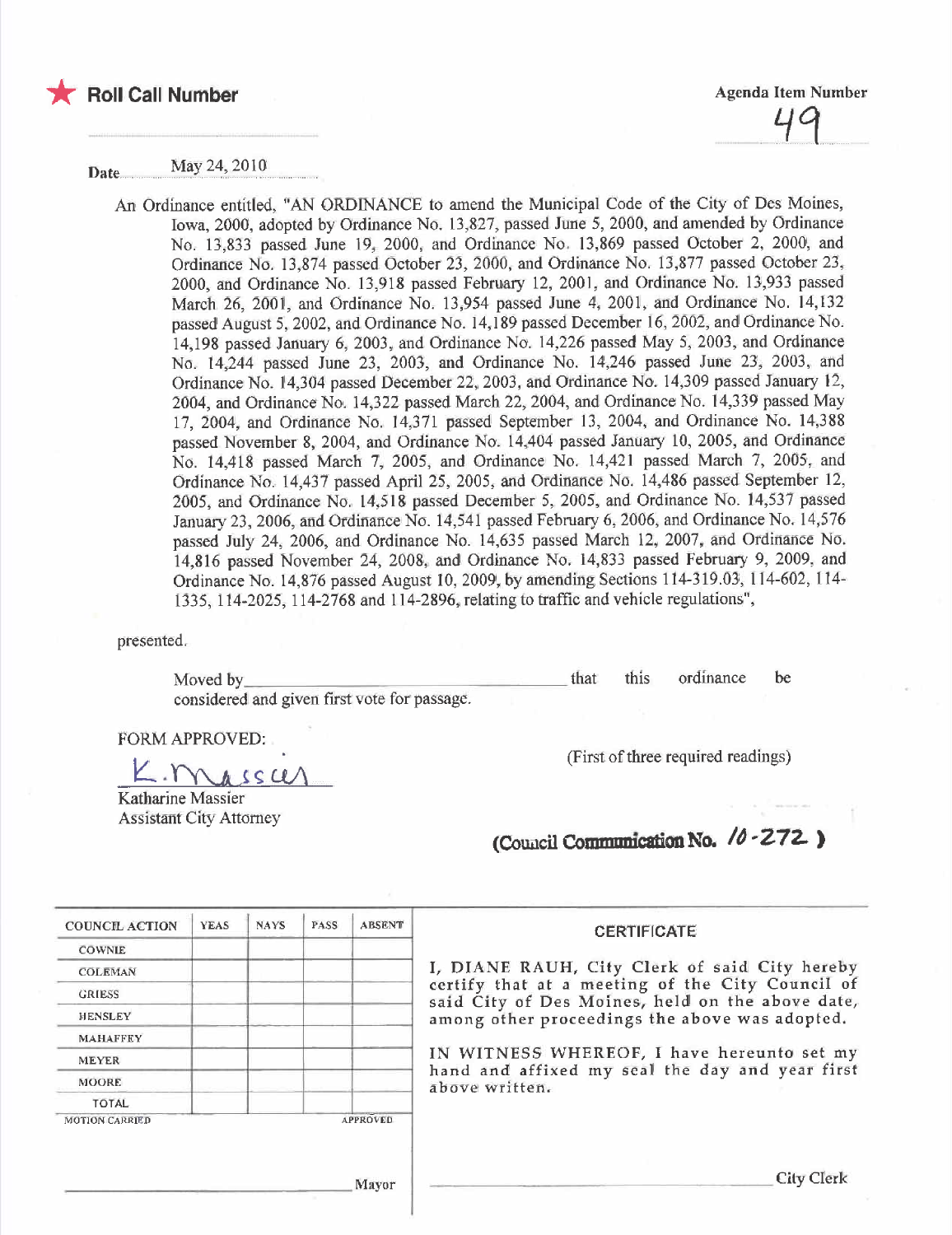ORDINANCE NO.

AN ORDINANCE to amend the Municipal Code of the City of Des Moines, Iowa, 2000, adopted by Ordinance No. 13,827, passed June 5, 2000, and amended by Ordinance No. 13,833 passed June 19, 2000, and Ordinance No. 13,869 passed October 2, 2000, and Ordinance No. 13,874 passed October 23, 2000, and Ordinance No. 13,877 passed October 23, 2000, and Ordinance No. 13,918 passed February 12, 2001, and Ordinance No. 13,933 passed March 26, 2001, and Ordinance No. 13,954 passed June 4, 2001, and Ordinance No. 14,132 passed August 5, 2002, and Ordinance No. 14,189 passed December 16, 2002, and Ordinance No. 14,198 passed January 6, 2003, and Ordinance No. 14,226 passed May 5, 2003, and Ordinance No. 14,244 passed June 23, 2003, and Ordinance No. 14,246 passed June 23, 2003, and Ordinance No. 14,304 passed December 22, 2003, and Ordinance No. 14,309 passed January 12, 2004, and Ordinance No. 14,322 passed March 22, 2004, and Ordinance No. 14,339 passed May 17, 2004, and Ordinance No. 14,371 passed September 13, 2004, and Ordinance No. 14,388 passed November 8, 2004, and Ordinance No. 14,404 passed January 10, 2005, and Ordinance No. 14,418 passed March 7, 2005, and Ordinance No. 14,421 passed March 7, 2005, and Ordinance No. 14,437 passed April 25, 2005, and Ordinance No. 14,486 passed September 12, 2005, and Ordinance No. 14,518 passed December 5, 2005, and Ordinance No. 14,537 passed January 23, 2006, and Ordinance No. 14,541 passed February 6, 2006, and Ordinance No. 14,576 passed July 24, 2006, and Ordinance No. 14,635 passed March 12, 2007, and Ordinance No. 14,816 passed November 24, 2008, and Ordinance No. 14,833 passed February 9, 2009, and Ordinance No. 14,876 passed August 10, 2009, by amending Sections 114-319.03, 114-602, 114-1335, 114-2025, 114-2768 and 114-2896, relating to traffic and vehicle regulations.

Be It Ordained by the City Council of the City of Des Moines, Iowa:

Section 1. That the Municipal Code of the City of Des Moines, Iowa, 2000, adopted by Ordinance No. 13,827, passed June 5, 2000, and amended by Ordinance No. 13,833 passed June 19, 2000, and Ordinance No. 13,869 passed October 2, 2000, and Ordinance No. 13,874 passed October 23, 2000, and Ordinance No. 13,877 passed October 23, 2000, and Ordinance No. 13,918 passed February 12, 2001, and Ordinance No. 13,933 passed March 26, 2001, and Ordinance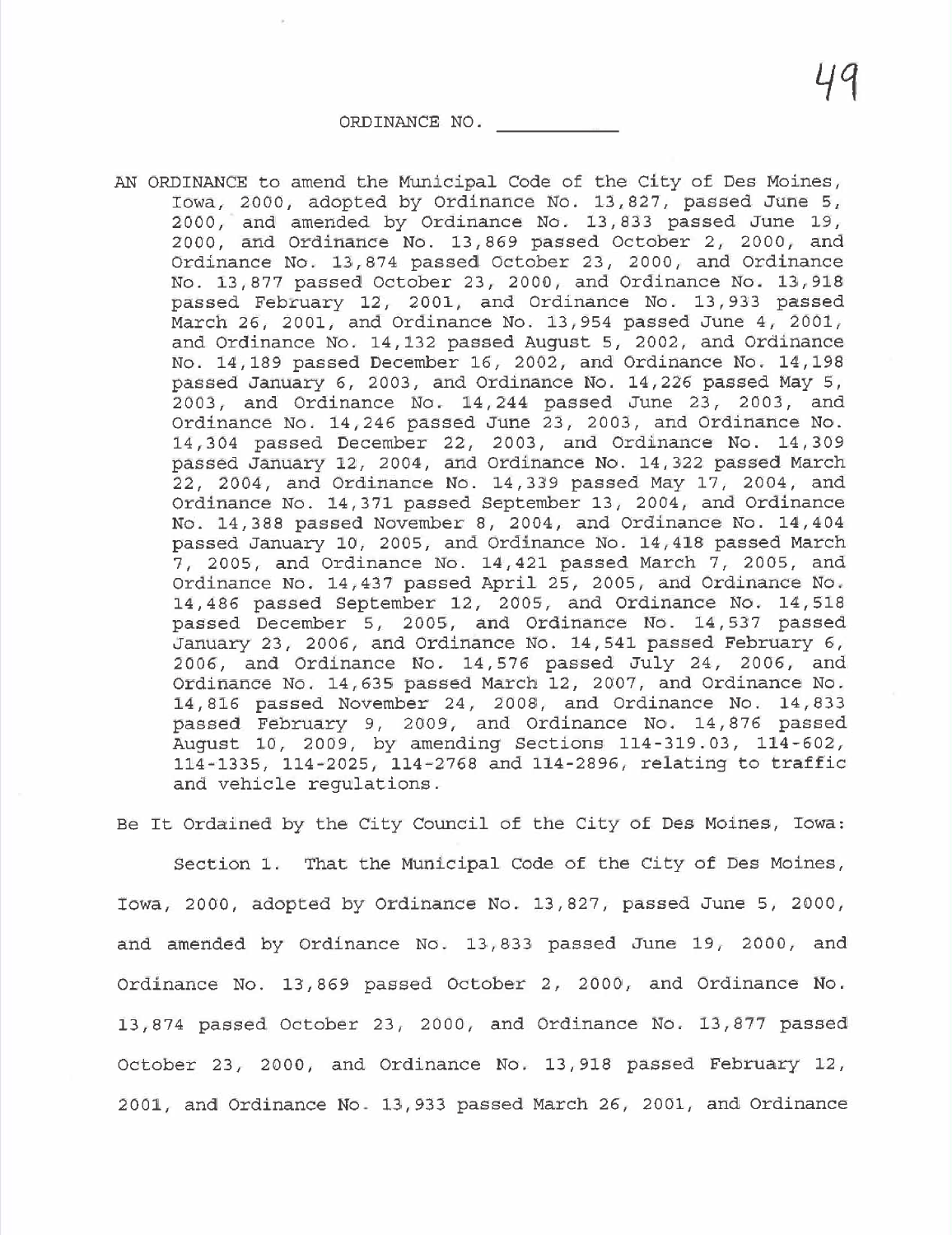No. 13,954 passed June 4, 2001, and Ordinance No. 14,132 passed August 5, 2002, and Ordinance No. 14,189 passed December 16, 2002, and Ordinance No. 14,198 passed January 6, 2003, and Ordinance No. 14,226 passed May 5, 2003, and Ordinance No. 14,244 passed June 23, 2003, and Ordinance No. 14,246 passed June 23, 2003, and Ordinance No. 14,304 passed December 22, 2003, and Ordinance No. 14,309 passed January 12, 2004, and Ordinance No. 14,322 passed March 22, 2004, and Ordinance No. 14,339 passed May 17,2004, and Ordinance No. 14,371 passed September 13,2004, and Ordinance No. 14,388 passed November 8, 2004, and Ordinance No. 14,404 passed January 10, 2005, and Ordinance No. 14,418 passed March 7, 2005, and Ordinance No. 14,421 passed March 7, 2005, and Ordinance No. 14,437 passed April 25, 2005, and Ordinance No. 14,486 passed September 12, 2005, and Ordinance No. 14,518 passed December 5, 2005, and Ordinance No. 14,537 passed January 23, 2006, and Ordinance No. 14,541 passed February 6, 2006, and Ordinance No. 14,576 passed July 24, 2006, and Ordinance No. 14,635 passed March 12, 2007, and Ordinance No. 14,816 passed November 24, 2008, and Ordinance No. 14,833 passed February 9,2009, and Ordinance No. 14,876 passed August 10, 2009, is hereby amended by amending Sections 114-319.03, 114-602, 114-1335, 114-2025, 114-2768 and 114-2896, relating to traffic and vehicle regulations, as follows:

### Sec. 114-319.03. Location of four-way stop intersections.

The following intersections are designated as four-way stop intersections. Stop signs shall be installed and maintained at the following intersections, and the driver of a vehicle approaching these intersections from all directions shall stop in accordance with this chapter before entering the intersections: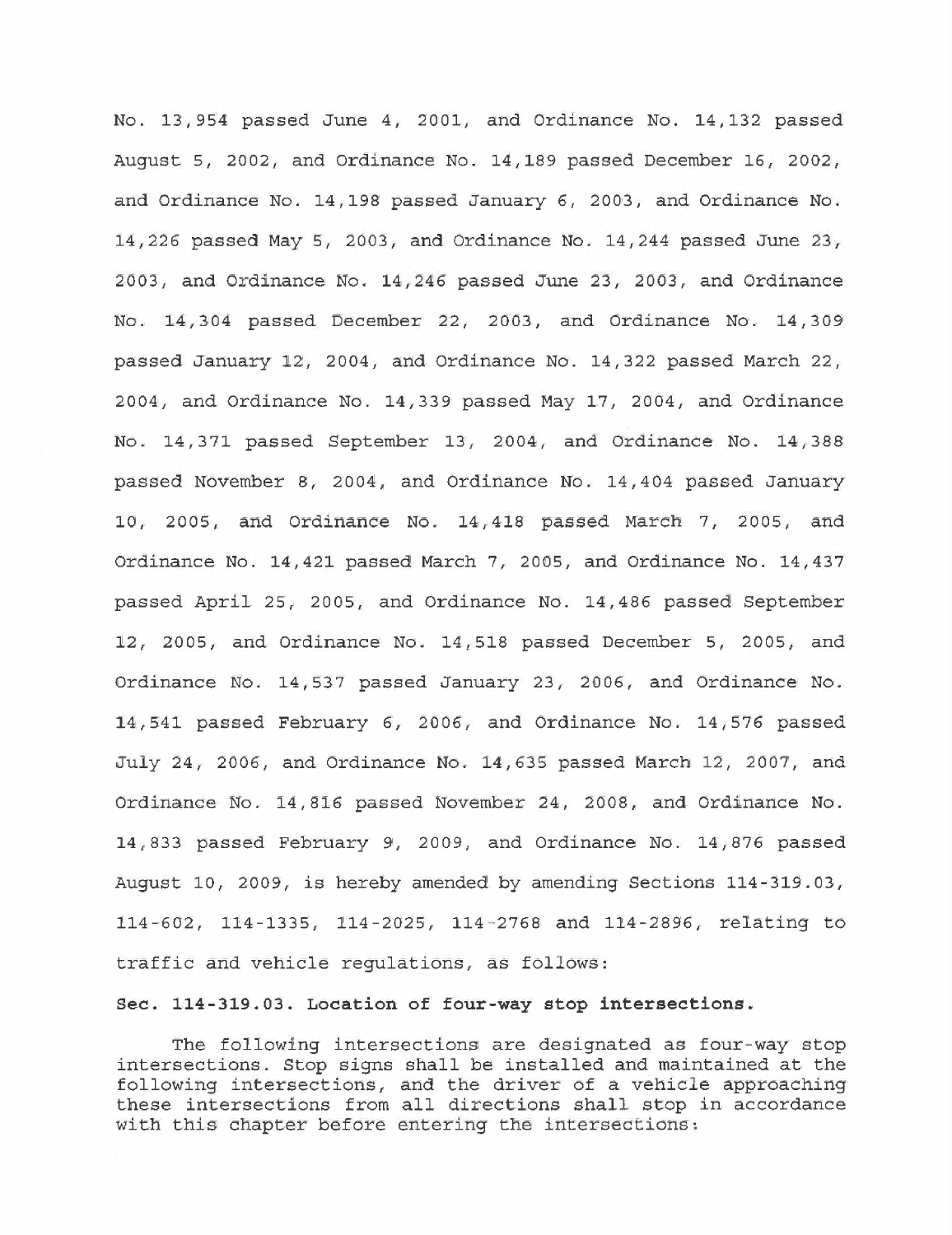# 49

(1) Adams Avenue and Thirty-eighth Street.<br>(1a) Arthur Avenue and East Ninth Street. (1a) Arthur Avenue and East Ninth Street.<br>(2) Aurora Avenue and Sixth Avenue. (2) Aurora Avenue and Sixth Avenue. (2a) Aurora Avenue and Fiftieth Street.<br>(3) Aurora Avenue and Cornell Street. (3) Aurora Avenue and Cornell Street. (3a) Bel-Aire Road and Lower Beaver Road.<br>(3b) Buchanan Street and East Thirteenth (3b) Buchanan Street and East Thirteenth Street.<br>(4) Carpenter Avenue and Twenty-fifth Street. (4) Carpenter Avenue and Twenty-fifth Street.<br>(5) Center Street and Twelfth Street. (5) Center Street and Twelfth Street. (5a) Center Street and Fifteenth Street.<br>(5b) Clark Street and Ninth Street. (5b) Clark Street and Ninth Street. (6) Clark Street and Thirteenth Street. (7) Clark Street and Sixteenth Street.<br>(8) Cleveland Avenue and East Twelfth (B) Cleveland Avenue and East Twelfth Street. (9) Cleveland Avenue and East Thirteenth Street.<br>(9a) Cleveland Avenue and Hutton Street. (9a) Cleveland Avenue and Hutton Street.<br>(10) College Avenue at Seventh Street. (10) College Avenue at Seventh Street. (11) College Avenue at Eighth Street. (12) College Avenue at Ninth Street.  $(12a)$  College Avenue at Thirteenth Street.<br> $(12ab)$  College Avenue and Forty-fourt  $(12a)$  College Avenue and Forty-fourth Street.<br>(13) Cornell Street and East Douglas Avenue. (13) Cornell Street and East Douglas Avenue. (14) Cornell Street and Hull Avenue. (15) Cornell Street and East Madison Avenue. (16) Cornell Street and East Sheridan Avenue. (17) Corning Avenue and Fourth Street. Cottage Grove Avenue and Twenty-fifth Street. (lBa) Cottage Grove Avenue and Twenty-eighth Street. County Line Road and Southwest Ninth Street (20) Delaware Avenue and Hull Avenue. (20a) East Fifth and Des Moines Street. (21) East Diehl Avenue and Southeast Eighth Street.<br>(22) Drake Park Avenue and Twenty-third Street. (22) Drake Park Avenue and Twenty-third Street. (23) Drake Park Avenue and Twenty-fourth Street. Douglas Avenue and Ninth Street. (24a) Douglas Avenue and East Twenty-eighth Street.<br>(25) East Douglas Avenue and East Thirty-eighth St (25) East Douglas Avenue and East Thirty-eighth Street. (26) East Douglas Avenue and East Forty-second Street.<br>(27) Easton Boulevard and East Twenty-ninth Street. (27) Easton Boulevard and East Twenty-ninth Street. (28) Easton Boulevard and East Forty-second Street. (29) Evergreen Avenue and Southeast Twenty- second Street. (30) Evergreen Avenue and Southeast Thirty- fourth Street. Forest Avenue and Ninth Street. (32) Forest Avenue and Thirteenth Street.<br>(33) Forest Avenue and Sixteenth Street. (33) Forest Avenue and Sixteenth Street. Forest Avenue and Forty-first Street. (34a) Forest Avenue and Forty-fourth Street.<br>(35) Premont Street and East Ninth Street. (35) Fremont Street and East Ninth Street.<br>(36) Franklin Avenue, Merklin Way and Fift (36) Franklin Avenue, Merklin Way and Fifty-sixth Street.<br>(37) Franklin Avenue and Merle Hay Road. Franklin Avenue and Merle Hay Road. (37a) Franklin Avenue and Thirty-fourth Street. (37b) Franklin Avenue and Thirty-eighth Street. (3B) Franklin Avenue and Forty-eighth Street. Geil Avenue and Southwest Fourteen Street. (39a) Grandview Avenue and East Thirteenth Street.<br>(40) Greenwood Drive and Forty-second Street. (40) Greenwood Drive and Forty- second Street. (41) Guthrie Avenue and East Ninth Street. Hull Avenue and East Twenty-fourth Street. (42a) Hillcrest Drive and Lyndale Drive. (43) Hull Avenue and East Twenty-fifth Street. Hull Avenue and East Thirty-eighth Street.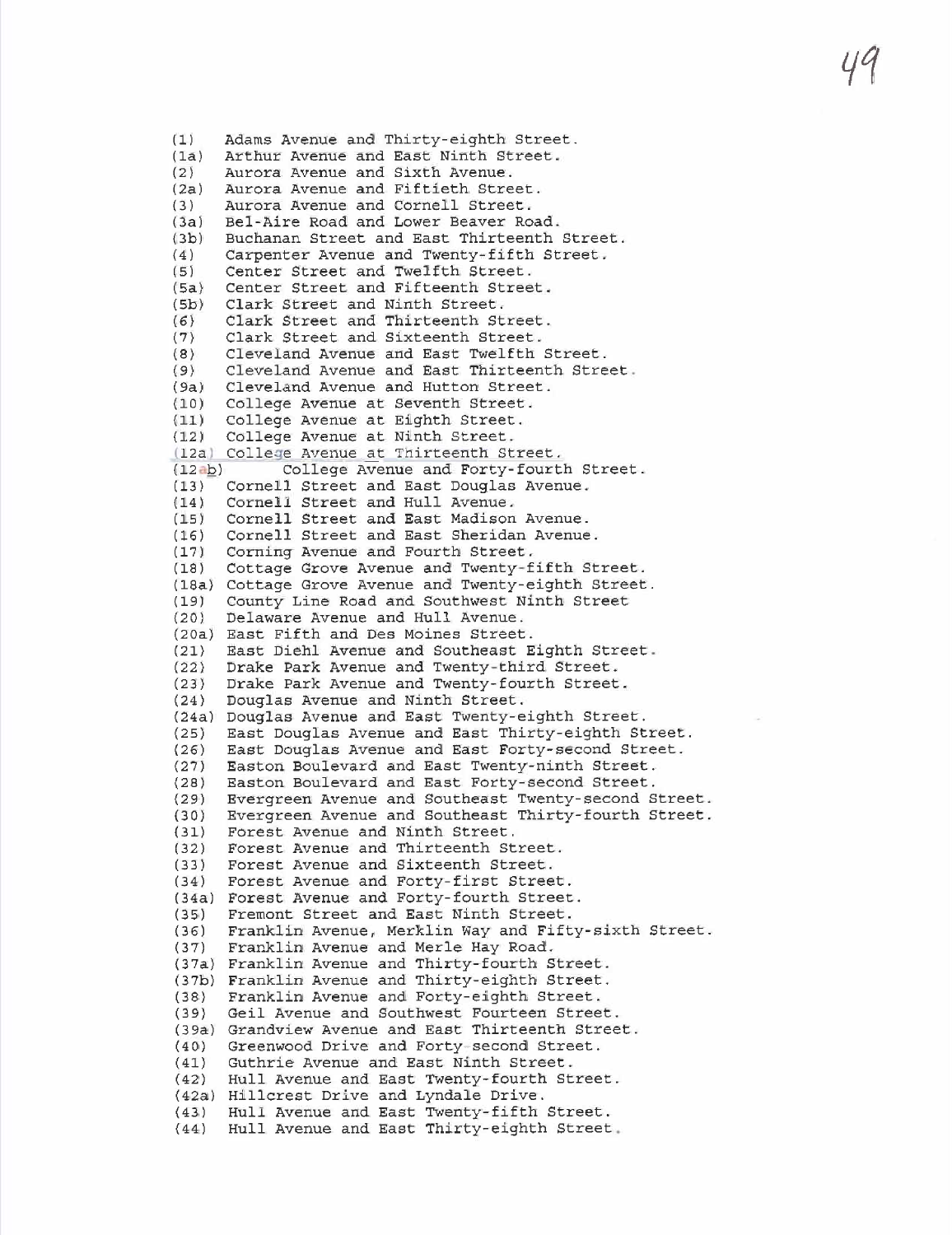(45) Ingersoll Avenue and Polk Boulevard. (46) Kingman Boulevard and Twenty-fifth Street. Kingman Boulevard and Twenty-eighth Street. (47a) Kingman Boulevard and Thirty-fifth Street. (47b) Kingman Boulevard and Fifty-eighth Street. (48) Madison Avenue and Twelfth Street. (48a) Lawnwoods Drive and Twana Drive. (49) Madison and Thirtieth Street. (49a) Madison and Thirty-ninth Street. (50) Madison Avenue and Fiftieth Street. (51) McKinley Avenue and South Union Street.<br>(52) East McKinley Avenue and Southeast Fift East McKinley Avenue and Southeast Fifth Street. (52a) Mulberry Street and Thirteenth Street. (53) New York Avenue and Forty-seventh Street.<br>(54) North Union Street and Sheridan Avenue. North Union Street and Sheridan Avenue. (55) Park Avenue and South Union Street. (56) Park Avenue and Southwest Twelfth Street. (57) Park Avenue and Southeast Twenty-second Street. (58) East Park Avenue and Southeast Fifth Street. (59) East Park Avenue and Southeast Eighth Street. (60) Payton Avenue and South Union Street. (60a) Pleasant Street and Tenth Street. (61) Pleasant Street and Nineteenth Street. (62) Porter Avenue and Southwest Fourteenth Street. (63) Porter Avenue and South Union Street. (64) Scott Avenue and Southeast Sixth Street. (64a) Scott Avenue and Southeast Twenty-eighth Street. (65) Shawnee Avenue and Forty-third Street. (65a) East Sheridan Avenue and East Twenty-fifth Street (66) East Sheridan Avenue and East Thirty-eighth Street.<br>(67) South Union Street and Watrous Avenue. South Union Street and Watrous Avenue. (67a) Stanton Avenue and Southwest Twenty- sixth Street. (67b) Twana Drive and Forty-sixth Street. (67b. 5) Urbandale Avenue and Fiftieth Street (67c) East Walnut Street and East Sixteenth Street. (68) East Washington Avenue and East Ninth Street. (69) East Washington Avenue and East Twelfth Street. (70) East Washington Avenue and East Thirteenth Street. (71) Watrous Avenue and Southwest Fourteenth Street. (72) East Watrous Avenue and Southeast Fifth Street. (73) Woodland Avenue and Fifteenth Street. (73a) Woodland Avenue and Seventeenth Street. (73b) Woodland Avenue and Twenty-fourth Street. (74) Woodland Avenue and Twenty-eighth Street. (75) Woodland Avenue and Thirty-ninth Street.

# Sec. 114-602. Parking prohibited during certain hours on certain days.

- (a) When signs are erected giving notice thereof, no person shall park a vehicle between the hours specified in this section on certain days at any of the locations designated in division 9 of article XVI of this chapter as subject to such restriction:
	- (1) No parking 7:00 a.m. to 5:00 p.m., school days.
	- (2) No parking 8:00 a.m. to 5:00 p.m., school days.
	- No parking Monday through Friday.
	- (4) No parking Monday through Saturday.
	- No parking 7:00 a.m. to 9:00 a.m., Monday through Friday.
	- (6) No parking 7:00 a.m. to 9:00 a.m., school days.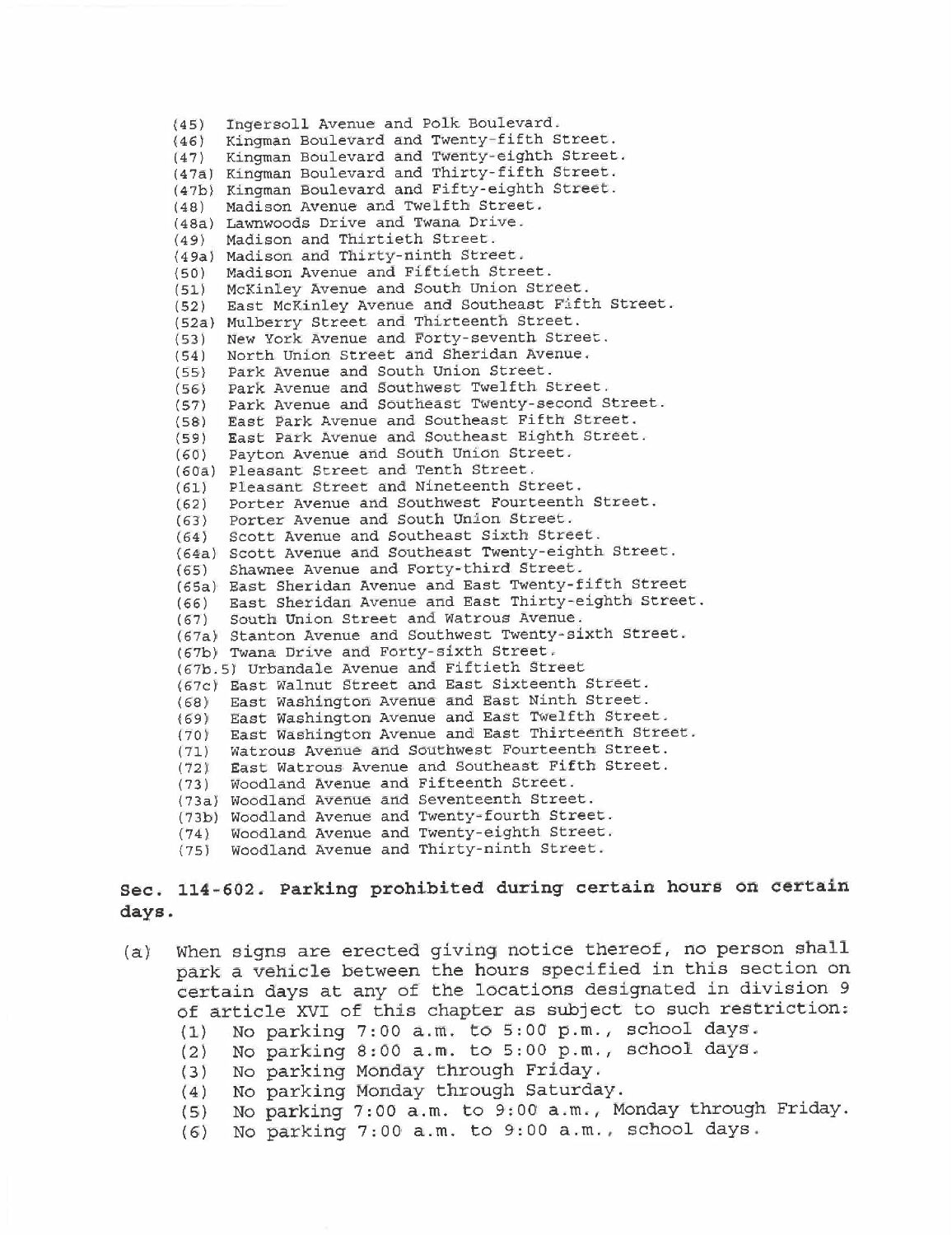- (7) No parking 7:00 a.m. to 6:00 p.m., Monday through Friday.
- (8) No parking 7:00 a.m. to 5:00 p.m., Monday through Friday.
- No parking 7:00 a.m. to 6:00 p.m., Monday through Saturday.
- (10) No parking 8:00 a.m. to 5:00 p.m., Monday through Saturday.
- (11) No parking 8:00 a.m. to 3:00 p.m., school days.
- (12) No parking 8:00 a.m. to 1:00 p.m., Sundays.
- (13) No parking 4: 00 p. m. to 6: 00 p. m., Monday through Friday.
- (14) No parking 1:00 p.m. Sunday through 1:00 a.m. the following Sunday.
- (15) No parking 6:00 a.m. to 6:00 p.m.
- (16) No parking 3:00 p.m. to 6:00 p.m., Monday through Friday.

(17) No parking 2:00 p.m. to 3:00 p.m., Wednesday.

- (18) No parkinq 9:00 a.m. to 3:00 p.m.. Monday throuqh Friday. (b) A person who violates any provision of this section shall pay
- a fine of \$30.00.

## Sec. 114-1335. Martin Luther King Jr Parkway.

Martin Luther King Jr Parkway, from Ingersoll Avenue to Interstate 235, 35 miles per hour.

Martin Luther King Jr Parkway, from Interstate 235 to Hickman Road<del>University Avenue</del>, 30 miles per hour.<br>11;:irtin Luther King Jr Parkway, from Carpenter Avenue to

Mondamin Avenue, 30 miles per hour.

Martin Luther King Jr Parkway, from Hickman RoadMondamin Avenue to Euclid Avenue, 35 miles per hour.

Martin Luther King Jr Parkway, from Euclid Avenue to Madison Avenue, 30 miles per hour.

Martin Luther King Jr Parkway, from Ingersoll Avenue to West Martin Luther King Jr Parkway, 40 miles per hour.

### Sec. 114-2025. Thirteenth Street.

Thirteenth Street, from the north line of Mulberry Street to the south line of Grand AvenueHigh Street, stop.

Thirteenth Street, from the south line of Day Street to the south line of Forest AvenueChautauqua Parkway, stop.

Thirteenth Street, from the north line of Forest Avenue to the south line of Clark Street, stop.

Thirteenth Street, from the north line of Clark Street to the south line of College Avenue, stop.

Thirteenth Street, from the north line of College Avenue to the south line of Chautauqua Parkway, stop.

#### Sec. 114-2768. Sixteenth Street--High Street to Shawnee Avenue.

Sixteenth Street, on the west side, from High Street to a point 155 feet north of Woodland Avenue, no parking any time.